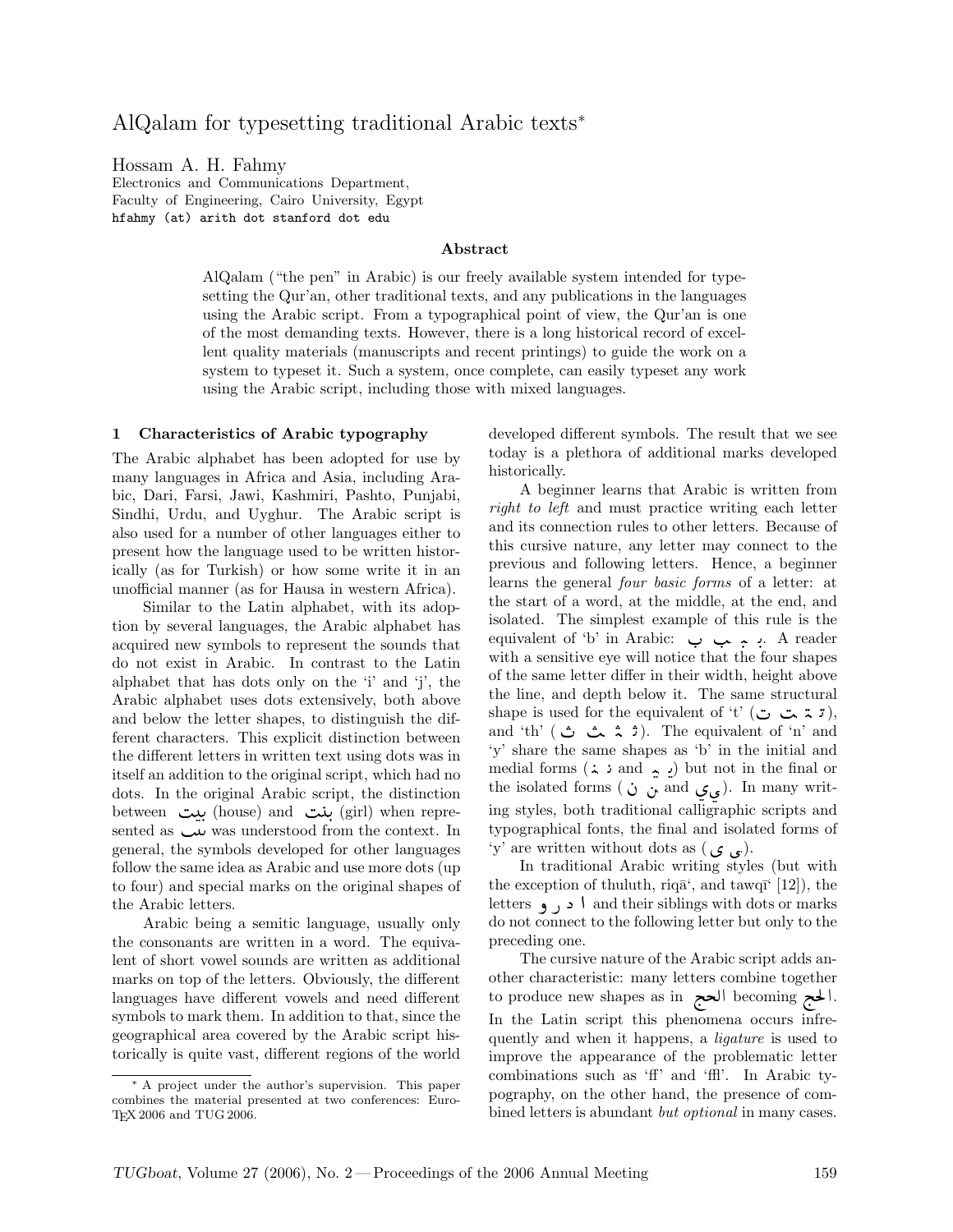Haralambous [1] gives a long list (still not exhaustive) of possible 'ligatures' in Arabic. While speaking about the history of Arabic typography, Milo [8] explains that "each letter can have a different appearance in any combination, something that can only be crudely imitated with ligatures". According to Milo [8], most modern books present the connected letter groups "as 'ligatures' and 'artistic expressions' without so much as a hint at traditional morphographic rules". In 1990, MacKay [7] discussed the range of context evaluation in Arabic and concluded that clusters of four, five, six, and sometimes more letters may combine into a unique shape. MacKay then proposed the use of virtual fonts with TEX as an adequate solution.

Another feature in the Arabic script is its reliance on subtle changes to the letter shape to aid the reader in identifying the beginning and end of each letter within a combination. The letter  $\omega$  has three "teeth" (vertical pen strokes) similar to the teeth in and  $\bar{z}$ . When  $\bar{w}$  is connected to , the tail of the  $\omega$  may be elongated to alert the reader to the correct grouping of the teeth. Furthermore, the two words سبع and تسع present different heights for the teeth of the and to help the reader as well. This difference in width and height is a type of encoding to prevent a misreading of the word and to aid the trained eye in quickly catching the letter combination.

That encoding helps in other cases as well. If for any reason the dots fade away, a reader faced with - can guess its correct origin. This encoding to emphasize the different letters by raising some teeth is essential in words such as تبينت and تبينت However, the raising of the teeth is only possible by investigating the group of letters. So the height of  $\text{the tooth for } \text{\rm \dot{.}} \text{ in } \text{ in } \mathbb{Z} \text{ and } \text{ in } \mathbb{Z} \text{ is not a feature of }$ the individual letter but of the whole combination. The same goes for the height of the dot on top of  $\frac{1}{\pi}$ سنن or سننجح . . سنن .

In traditional (manual) writing, the "skeleton" of the letter combination is written first, then the dots and the other marks are provided. So, a writer probably progresses from the skeleton to the dotted  $\phi$  to the vocalized form as  $\phi \rightarrow \phi^* \rightarrow \phi^*$  . شَنَنْ  $\phi$ 

In the Arabic script, a good calligrapher justifies the lines mainly by using optional ligatures or wider forms of some letters and not by stretching the spaces between the words, as is done with the Latin script. The use of optional ligatures and wider forms is the preferred method in high quality works. Another method is to add an elongation to the tail of some letters by using the tat will or kashidah sym-

bol '-' such as سبب instead of سبب. This second method has been widely abused in newspapers and low quality materials using mechanical typewriters.

The Arabic script has a large number of writing styles that were developed historically to accommodate the different languages and different purposes. Latin scripts use bold, italic, or larger fonts for section headings and for emphasis. Traditional Arabic writings vary the typeface instead. The printings of the Qur'an as well as of most books almost always use the naskh typeface for the main body. The headings, the introductory materials, and the back materials frequently use other typefaces such as the thuluth, ta'līq, and ruq'ah.

To summarize, the Arabic script has its own unique requirements for typesetting:

- 1. Arabic is written from right to left.
- 2. Characters in general have four different forms (initial, medial, final, and isolated).
- 3. These forms are of different width, height, and depth.
- 4. The shape of a specific form depends on its context. For example, the height of the teeth (the vertical stroke at the start of the character) changes to help the reader to distinguish this character from its neighbors.
- 5. There are additional marks (mostly for short vowels) that are put on top or below the character.
- 6. The horizontal and vertical location of the dots and marks on the characters is not always at the same position but depends on the character and its context.
- 7. Almost any letter of the script may enter into a ligature and those ligatures may be up to six letters long.
- 8. Ligatures and variable width forms of the letters are used to justify the lines.
- 9. Several typefaces are needed for special materials in a work of good quality.

With all of these issues, to find a suitable position for the dots and marks on the letter combinations is sometimes a real challenge even for a human, let alone a machine.

### 2 Automated typesetting of Arabic

The Arabic script does not enjoy the same luxury that Latin script has when it comes to automated typesetting on computers. Milo correctly asserts [8] that the use of individual letters as the building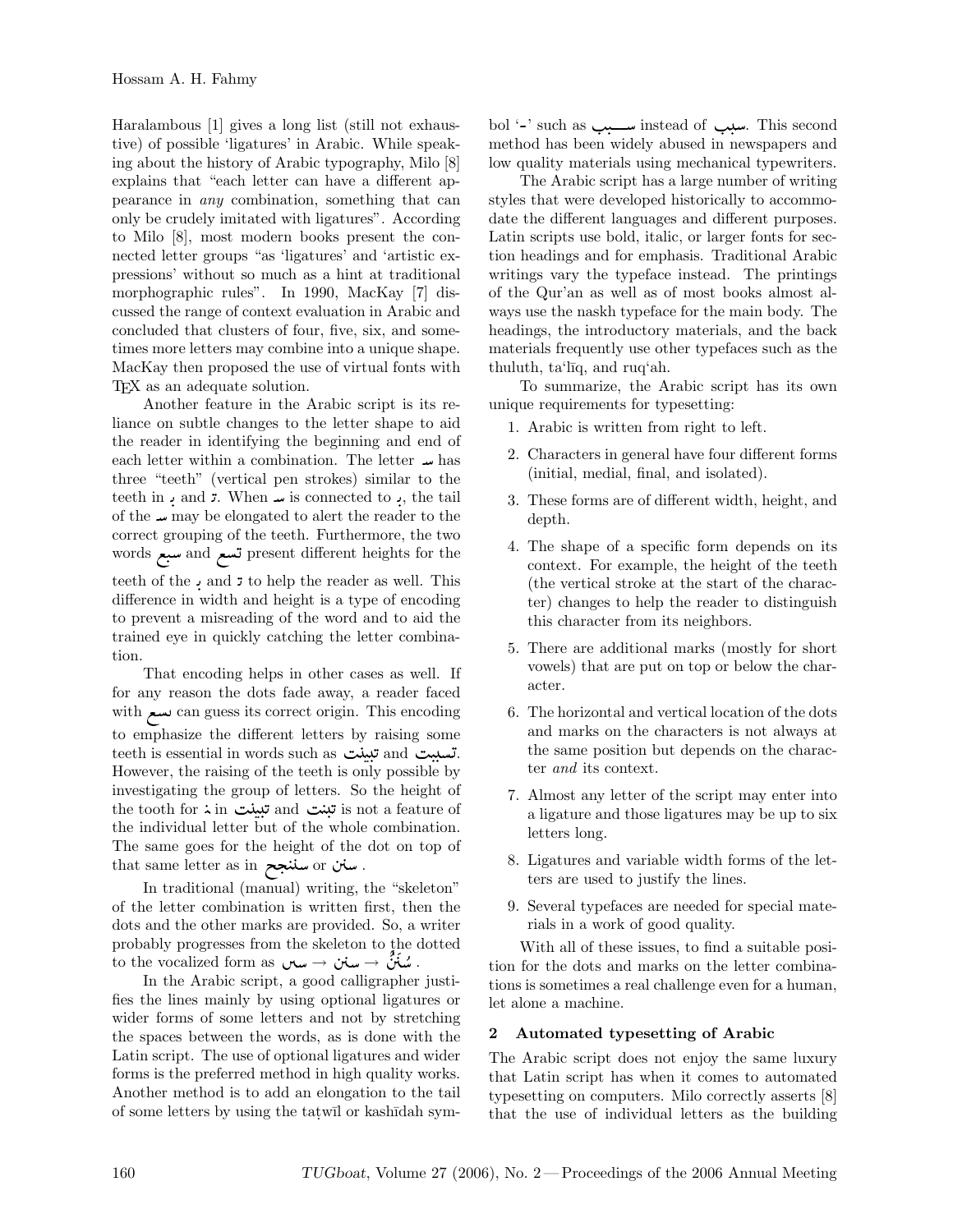block is not suitable for Arabic. Both MacKay [7] and Milo [9] argue that a layered approach is a better solution. In such a layered approach, some basic elements are provided in the font to represent the skeleton of some letter combinations, an individual letter's skeleton, or even a part of a letter. These elements are combined first to give the correct skeleton of the word with all the needed shaping for the teeth or other style requirements. On top of that skeleton, a second layer for the dots is added. Then, the vowel marks and any other marks come in subsequent layers. Milo [10] developed a system with a layered approach for his company, DecoType. It is a proprietary system used by a number of commercial software tools. Due to its proprietary nature, the full details and the extent of the capabilities of this system are not widely known.

Our goal is to provide a freely available system capable of typesetting the Qur'an, other traditional texts, and any publications in the languages using the Arabic script. From a typographical point of view, the Qur'an is one of the most demanding texts. However, there is a long historical record of excellent quality materials (manuscripts and recent printings) to guide the work on a system to typeset it. Such a system, once complete, can easily typeset any work using the Arabic script including those with mixed languages.

Knuth and MacKay [4] were the first to present a working solution for including right-to-left text (for Arabic and Hebrew) in the TEX family. Their proposed TEX-XET system is an extension of TEX that produces an extended DVI file. The enhanced mode of  $\varepsilon$ -T<sub>F</sub>X allows bidirectional text processing and produces regular DVI files, but  $\varepsilon$ -T<sub>E</sub>X does not provide any Arabic fonts or any specific functionalities that ease the typesetting of Arabic books. Within the TEX extensions, both  $\Omega$  [3] and Arab-TEX [5, 6] have been used for Arabic and have met some of the basic requirements to varying degrees.

With the historical trend to extend T<sub>E</sub>X,  $\Omega$ evolved as an implementation allowing multilingual text processing. As an offshoot of the work on  $\Omega$ , the Al-Amal system [1] was an early attempt to typeset the Qur'an specifically. Unfortunately, it is not freely available and its output (as shown in the example published in the paper describing it) falls short of the desires of a native reader.

Due to its various attractive features,  $\Omega$  was the first choice to achieve our goal. However, the result of our early experiments with the available Arabic font provided with  $\Omega$  and with the system itself were not satisfactory.  $\Omega$  in its current state does not easily lend itself to the layered approach described earlier. The modification of  $\Omega$  is not an easy task since it is a very large system and such a modification means the creation of a new system that is not compatible with the existing base of TEX. The newer developments to  $\Omega$  [2] — once they are stable, widely available, and documented — should be a great help in implementing the layered approach necessary for typesetting high quality texts in Arabic.

Lagally in Arab $T_{\rm F}X$  [6] preferred to stay within the stable T<sub>EX</sub> standard and perform all the necessary processing with TEX macros. That decision allowed ArabTEX to be portable to any TEX implementation. However, ArabTEX had to compromise on the issue of line breaking. Although not a simple program, ArabTEX is confined to a number of style files each performing a specific task. ArabTEX implements a layered approach where each character is represented by a skeleton and additional modifiers (dots and vowels). For high quality work, the font provided with ArabTEX still needs improvements but it is an acceptable start. ArabTEX uses the L<sup>A</sup>TEX license and hence we changed the name of our work to AlQalam ('the pen' in Arabic).

#### 3 Implementation

As a start, AlQalam grows out of modifications to ArabT<sub>E</sub>X [5, 6]. Hence, it inherits ArabT<sub>E</sub>X's good features:

- All the necessary processing is done with T<sub>E</sub>X macros which allows it to be portable to any TEX implementation.
- Although still in need of many improvements, the font provided with ArabTEX is the best available within the TEX family.
- The shapes of the letters change with their context (teeth are raised and automatic detection of many ligatures).
- A layered approach is used.

Although the use of TEX macros brings the virtue of portability it also brings severe limitations:

- ArabT<sub>EX</sub> had to compromise on the issue of line breaking and justification. For right-toleft text, ArabTEX is forced to handle the line breaking itself, using a slow and complicated algorithm, thus bypassing one of the best parts of TEX for the Latin script.
- ArabT<sub>EX</sub> analyzes the character combinations to decide on ligatures using TEX macros as well. This analysis using macros is
	- less efficient than the ligature tables used for the Latin script in METAFONT; and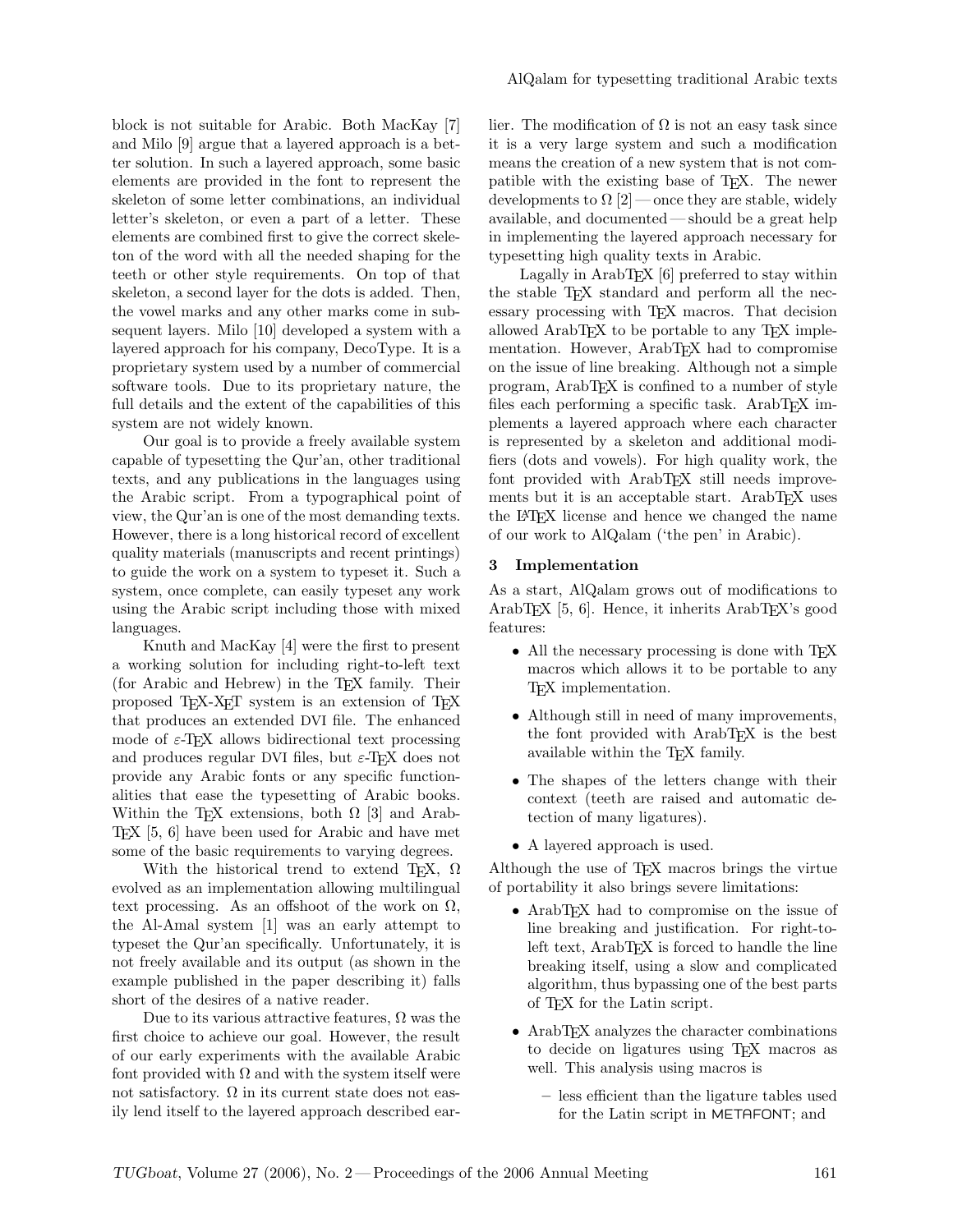– limits the extent of the search for alternative letter combinations. In Arabic, four, five, six, and sometimes more letters may combine into a unique shape [7].

### 4 Specific needs of the Qur'an

Our goal of typesetting the Qur'an and traditional texts implies a few more challenging requirements in addition to those for general Arabic typesetting. To assist the reader in recitation, several indicators for vowels, joints, text structure, and pausing locations have historically been added to the text of the Qur'an. We present here a few symbols.

### $\mathrm{Sigma\; of\; pause\; (a}$ علامات|لوقف) :

- The sign: the reader may continue but it is better to pause.
- The sign: it is allowed to pause but it is better to continue.
- The waqf ja'iz sign  $\epsilon$ : equally good to pause or continue.

### Additional diacritics :

- Ra's khā'  $\frac{1}{2}$  corresponds to sukūn.
- The madda  $\mathcal{L}'$  appears in the Qur'an on many letters such as in كَهيغَضَ.

• The small '2' in 
$$
\bigoplus
$$
 (i) and 'j' in  $\bigoplus$  (ii) the table of the equation  $\bigoplus$  (iii) a.

Furthermore, there are different "narrations" of the Qur'an that differ in the pronunciation in some locations and hence lead to a plethora of additional marks needed. The vast majority of the printed copies of the Qur'an are in the narration known as Hafs. Only three other narrations (with their special marks for the special pronunciations) are printed in the whole Muslim world. The remaining narrations (sixteen remaining for a total of twenty) are still in manuscript form.

Fig. 1 shows an example of the four narrations that exist in print. To make the comparison easier, we present the same two lines from the four narrations written by the same calligrapher. A simple look at the first word (top right in each example) reveals some of the different symbols needed. Those additional symbols fit well in a layered approach but would be quite difficult to accommodate otherwise. The  $\zeta$  symbol appearing on the first word of the topmost narration is a pausing sign.

The use of transliteration for a purely Arabic document that is several hundred pages long is obviously neither practical nor desirable. Hence, the



Figure 1: The first two lines of surat al-ra'd: an example from the four printed narrations.

default assumption for AlQalam is an input file with the characters coded in Unicode. Bi-directional editors such as emacs and gedit (we used both) are good options. Editors have their own limitations though. If a symbol has a Unicode point associated with it but there is no key combination mapped to that symbol or no glyph in the editor's font to represent it, another facility must be used. In a case such as  $\blacktriangle$  the user might supply the Unicode value as ^^db^^96. AlQalam interprets this code as belonging to the "signs of pause" category, then raises

it to its correct position such as in  $\mathcal{L}$ . The improvement of the input method is one of the major steps in future developments.

Another feature of typesetting the Qur'an is the use of colors. In some printings, certain letters, marks, or sometimes complete words take a different color usually to remind the reader of a pronunciation rule. Educational texts for young children also often use color encoding schemes to stress new reading concepts and to help train their eyes in picking up the distinctive features of the script. A complete system for dealing with the Arabic text should be able to color a piece of a letter combination or some specific marks.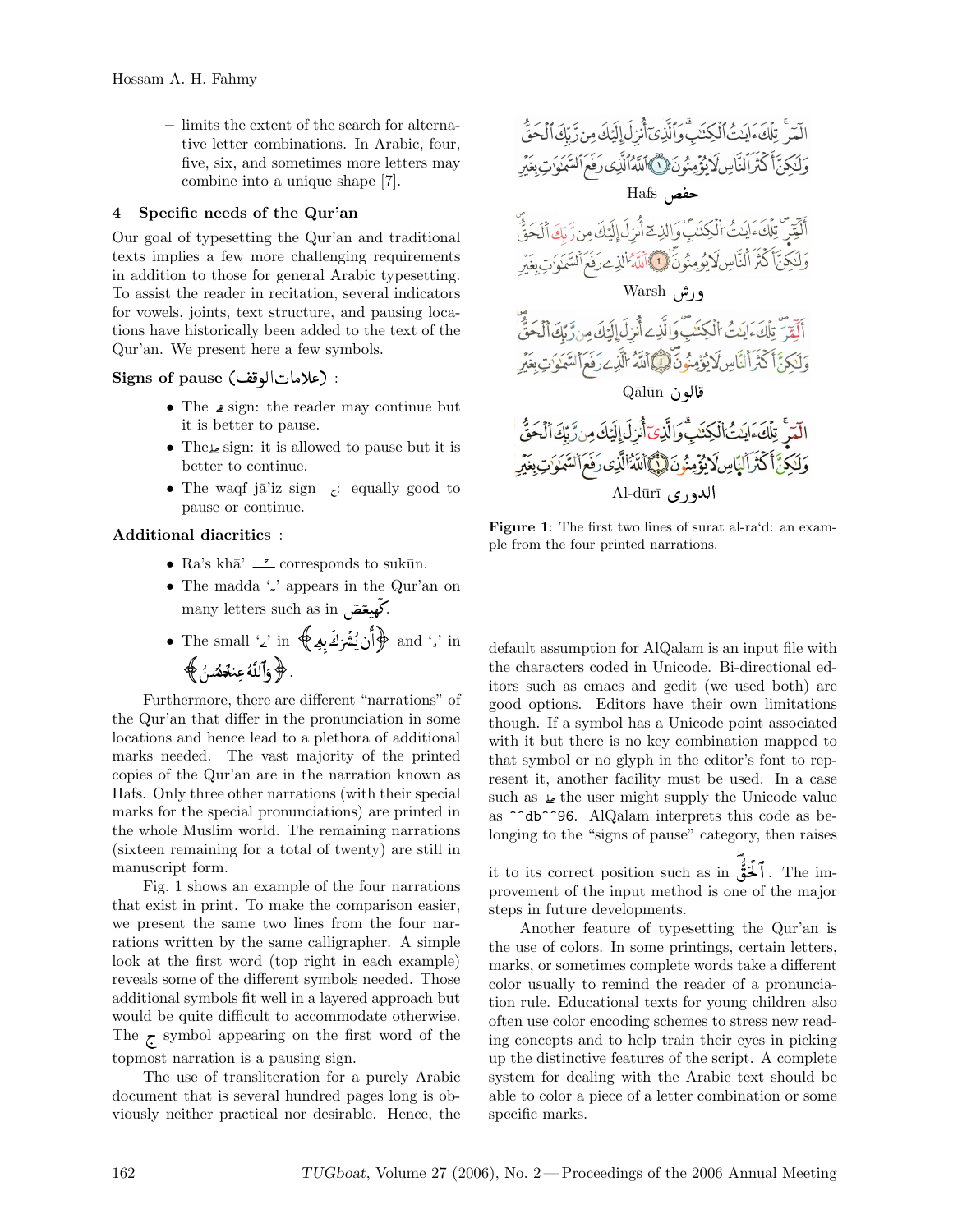### 5 New features in AlQalam

The first version of AlQalam, which became available by the end of 2005 and was presented at Euro-TEX 2006, introduced many additional symbols to the font to enable the typesetting of quotations from the Qur'an. It also added an additional layer in typesetting Arabic text for the pausing marks of the Qur'an. Three features must exist in this layer:

- the correct vertical and horizontal positioning of those marks on the underlying word;
- the ability to stack some marks on top of each other; and
- the scalability of those marks when the size of the underlying text is scaled.

The first version of AlQalam implemented the concept of the additional layer but was deficient in regards to the three features just mentioned.

### 5.1 Positioning the marks

The different pausing marks vary in their sizes and shapes. They are raised on top of words that vary in their heights as well. The second sample from the top in Fig. 1 has four words followed by the same pausing sign . Its vertical position in

- " and <sup>+</sup> 5"

is different because of the underlying text.

Two primitive algorithms existed in the initial version of AlQalam.

1. Raise the pausing sign at a predefined height from the baseline regardless of the height of the underlying text. The worst case is when a sign with a descender such as  $\epsilon$  comes on top of a diacritic mark on a high letter. With a fixed height we get:

 2" " <sup>→</sup> 2" " 

using this first method.

2. Raise the pausing sign by a fixed height above the diacritics on top of the character. This second method results in

َ بَرِ بَّرِمَّ تَرَوَٰمَّاٌ اُلَقَمَّرٌ أَحُقُّ
$$
ُ → بِرَ بِّرِمُ تَرَوٌَمٍَا الَقَمَرَ أَخُقُ
$$

where has a varying vertical position.

Human calligraphers, in contrast, use neither of these methods. In the current implementation, we attempt to come closer to what is done in the best of the art. Calligraphers never lower the pausing marks below certain limits. Hence, AlQalam now starts by raising any pausing sign a minimum height depending on the current font size. If the underlying text is

high enough so that an overlap occurs, the pausing mark is raised further. It is important to note that AlQalam now allows more than one mark to appear on top of a word. The new algorithm is not linked to the diacritic mark, as in the second method mentioned above, but can handle any underlying text, be it a diacritic mark or another pausing mark. The new algorithm thus yields:

4 <sup>+</sup> 5" "- 4 2" <sup>4</sup> " " 

for the case of a single mark and

 \* -"+ - " %

for the case of multiple marks.

As for the third new feature of scaling, if the user writes

\RL{\vsmaller ^^db^^96 \larger 2 " 2" ^^db^^96 \larger 2" ^^db^^96 \larger ^^db^^96 \larger ^^db^^96 \larger 2" 2" ^^db^^96 \larger ^^db^^96 \larger 2" 2" } 2" 

the output is

 $\mathbf{r}$  . The contract of the contract of the contract of the contract of the contract of the contract of the contract of the contract of the contract of the contract of the contract of the contract of the contract of th

 ! " #\$ % &(' ) \* )+ ),- .0/ 4 2" 12 13 1456 798;:<= <> <?@ABDC;EFG FH FIJKL <sup>M</sup> EFG FH FIJKL M

which is easily achieved, since the height at which the pausing mark is positioned depends on the font size.

 that appear frequently in the Qur'an, such as the It is obviously not desirable to type sequences such as  $\hat{\ }$  ab  $\hat{\ }$ 96 throughout the input file. An editor capable of understanding user-defined shortcuts may be used to ease this task. The user can just type the shortcut key and the editor puts the correct UTF-8 code into the file. Furthermore, to help all users, we also assigned some shortcuts for marks dagger alif  $\angle$  for which the user types '!' instead of '^^d9^^b0'. Our system now translates the '!' and the other shortcuts on the fly to the corresponding UTF-8 code before processing the file. Here are the shortcuts currently enabled in AlQalam:

|                |                        |                   |                |                            | $type \leftarrow mark \quad type \leftarrow mark \quad type \leftarrow mark$ |                |                  |  |  |
|----------------|------------------------|-------------------|----------------|----------------------------|------------------------------------------------------------------------------|----------------|------------------|--|--|
| $3 \leftarrow$ |                        |                   | $2 \leftarrow$ |                            |                                                                              |                |                  |  |  |
|                | $6 \leftarrow$         | $\sim$ 100 $\sim$ |                |                            | $5 \leftarrow 2 \leftarrow 4 \leftarrow$                                     |                |                  |  |  |
|                | $9 \leftarrow$         | $\frac{y}{x}$     |                | $8 \leftarrow \frac{1}{5}$ |                                                                              | $7 \leftarrow$ |                  |  |  |
|                | $\cdot \cdot$          |                   |                | $\ldots \leftarrow$        |                                                                              | $\theta$       | $\longleftarrow$ |  |  |
|                | $\hat{z}$ $\leftarrow$ | 畣                 |                | $\ast$ $\leftarrow$ $\ast$ |                                                                              |                | $+$ $\leftarrow$ |  |  |
|                |                        |                   |                |                            |                                                                              |                |                  |  |  |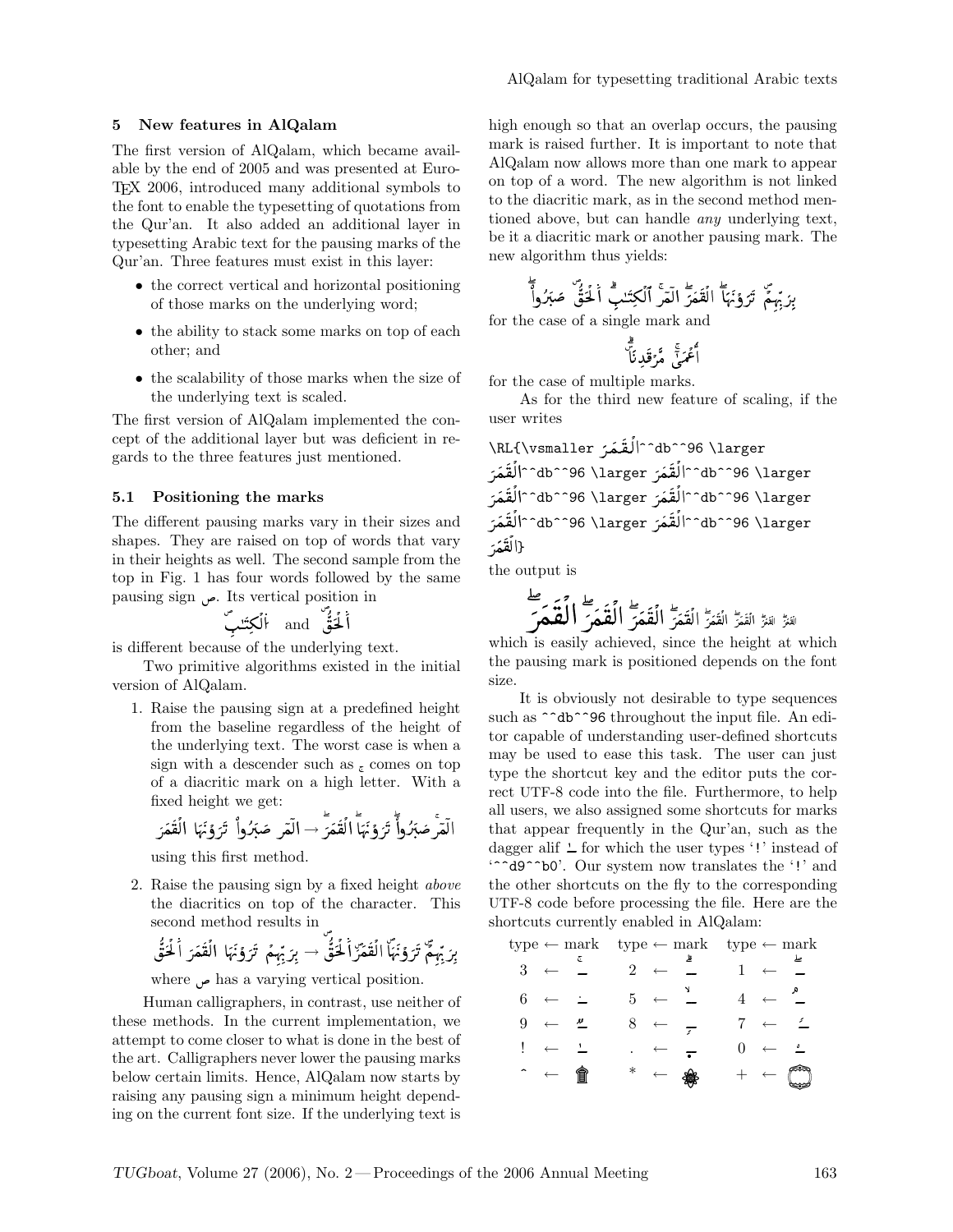command \n the current algorithm of the 
$$
\vec{u}
$$
 and  $\vec{u}$  and  $\vec{u}$  and  $\vec{u}$  and  $\vec{u}$  and  $\vec{u}$  and  $\vec{u}$  and  $\vec{u}$  and  $\vec{u}$  and  $\vec{u}$  and  $\vec{u}$  and  $\vec{u}$  and  $\vec{u}$  and  $\vec{u}$  and  $\vec{u}$  and  $\vec{u}$  are all according to the current algorithm of the current algorithm of the current function  $\vec{u}$  and  $\vec{u}$  and  $\vec{u}$  and  $\vec{u}$  are given by the current function  $\vec{u}$  and  $\vec{u}$  and  $\vec{u}$  and  $\vec{u}$  and  $\vec{u}$  and  $\vec{u}$  and  $\vec{u}$  and  $\vec{u}$  and  $\vec{u}$  and  $\vec{u}$  and  $\vec{u}$  and  $\vec{u}$  and  $\vec{u}$  and  $\vec{u}$  and  $\vec{u}$  and  $\vec{u}$  and  $\vec{u}$  and  $\vec{u}$  and  $\vec{u}$  and  $\vec{u}$  and  $\vec{u}$  and  $\vec{u}$  and  $\vec{u}$  and  $\vec{u}$  are a matrix, its position  $\vec{u}$  and  $\vec{u}$  and  $\vec{u}$  and  $\vec{u}$  and  $\vec{u}$  and  $\vec{u}$  and  $\vec{u}$  and  $\vec{u}$  and  $\vec{u}$  and  $\vec{u}$  and  $\vec{u}$  and  $\vec{u}$  and

Figure 2: The same first two lines of surat al-ra'd as in Fig. 1, typeset with AlQalam.

Fig. 2 shows the same quotes presented in Fig. 1 as typeset by the current version of AlQalam. This example reveals a few more new features. The interword spacing in high quality Arabic typography is much smaller than in Latin-based typography. In some cases it is even completely absent. The reader relies on the fact that letters at the end of a word have a different shape in order to separate the words. A minimal spacing within a right-to-left environment is the default now, compare:

to

 8 - \*!9

هذا مثال للمسافات المتروكة ببن الكلمات العربية

The command \newspacefalse was used in the second case to retain a large spacing as in ArabTEX and regular Latin script.

The earlier version of AlQalam allows hamzatalwasl () to appear only at the start of a word. However, in the Qur'anic text, it may appear in a medial form as in  $\mathcal{L}$ 

:1 ;6<=>?@1 <sup>A</sup> <sup>8</sup>B-C45 1D4 ?= 8 <sup>1</sup> .<br>فَأَذَّنَ وَيُمَ بَدَأَلَّذِينَ فَلاَ

which is now possible in the current version.

Another new feature concerns the positioning of diacritic marks on top of the letters. Compare - "% to - "% . The first is the default, while the second with the raised mark is achieved by the

 ronment.  $\sim$  command \hightrue within the Arabic script envi-

The current algorithm handles the small dag-<br>ger alif according to its context. It is considered a considered a mark on top of the underlying character<br>Considered a mark on top of the underlying character such as  $\epsilon$  interests that appears on the other hand, it is<br>1. اَلْشَمَـٰٓئُوۡتَ ءَايَنۡتُ رَوۡسِـیَ and as . is a mark, its positioning on the character is similar " الكتر الناسِ لا يُومِنُونَ (إِيّ) esistence a mark on top of the underlying emalated.<br>If the dagger alif . آشتَوَىٰ اَلصُلُوٰۃَ اَلحُبُوٰۃَ sin cases such as . The current algorithm handles the small dagseparate character that appears on its own in cases 1 to that of the short vowels.

> conceptually simple, although a bit elaborate to program using T<sub>E</sub>X macros. The dagger alif is a mark conceptually simple, although a bit elaborate to pro- "% modifying the underlying character if it is The contextual analysis for the dagger alif is

- on the 'final'  $\int_{0}^{\infty}$  as in  $\int_{0}^{\infty}$ , even if it is  $\delta$ followed by a connected pronoun as in سُوَّلُهُ > 1^XI \_<sup>D</sup> H > 1^I? 1B 645 ? , or
- on a  $\,$  , which is pronounced as an  $\,$  as in  $\,$  iv  $\,$  if

## 5.2 Coloring

The coloring scheme has been improved as well. In Fig. 2, the color of every  $\bullet$  or  $\circ$  that has a shaddah on top of it is different, to indicate its special pronunciation in the Qur'an. The user chooses the color by **\colmnshadd**{colorname} (a few other commands for various rules were also added). The issue of coloring while maintaining the contextual analysis to decide on the correct form (initial, medial, final, or isolated) of the letter is not easily done.

In the Latin script, it is easy to get 'text' via 'te\textcolor{blue}{x}t' — as long as no special ligatures or kerning are needed between the 'x' and the 'e' or 't'. However, in Arabic script the command sequence in the middle of the word breaks the contextual analysis and the ligature formation.

In our case, since the coloring rules are known a priori, we code them in the system. Thus, after all the contextual analysis to decide on the appropriate letter form and the ligatures is done, but before the complete word is fed to the output, we intervene and check for the existence of the requested letter sequence. If a part of the word matches the pattern, we color it. Such a hard-coded "programmatic" way is not suitable for arbitary coloring that the user may wish to introduce into regular text outside of Qur'anic quotations.

## 5.3 Other improvements

A large number of glyphs in the current font are improvements of what ArabTEX or the first version of AlQalam provided. ArabTEX uses a circular pen for the diacritic marks. We found that a rotated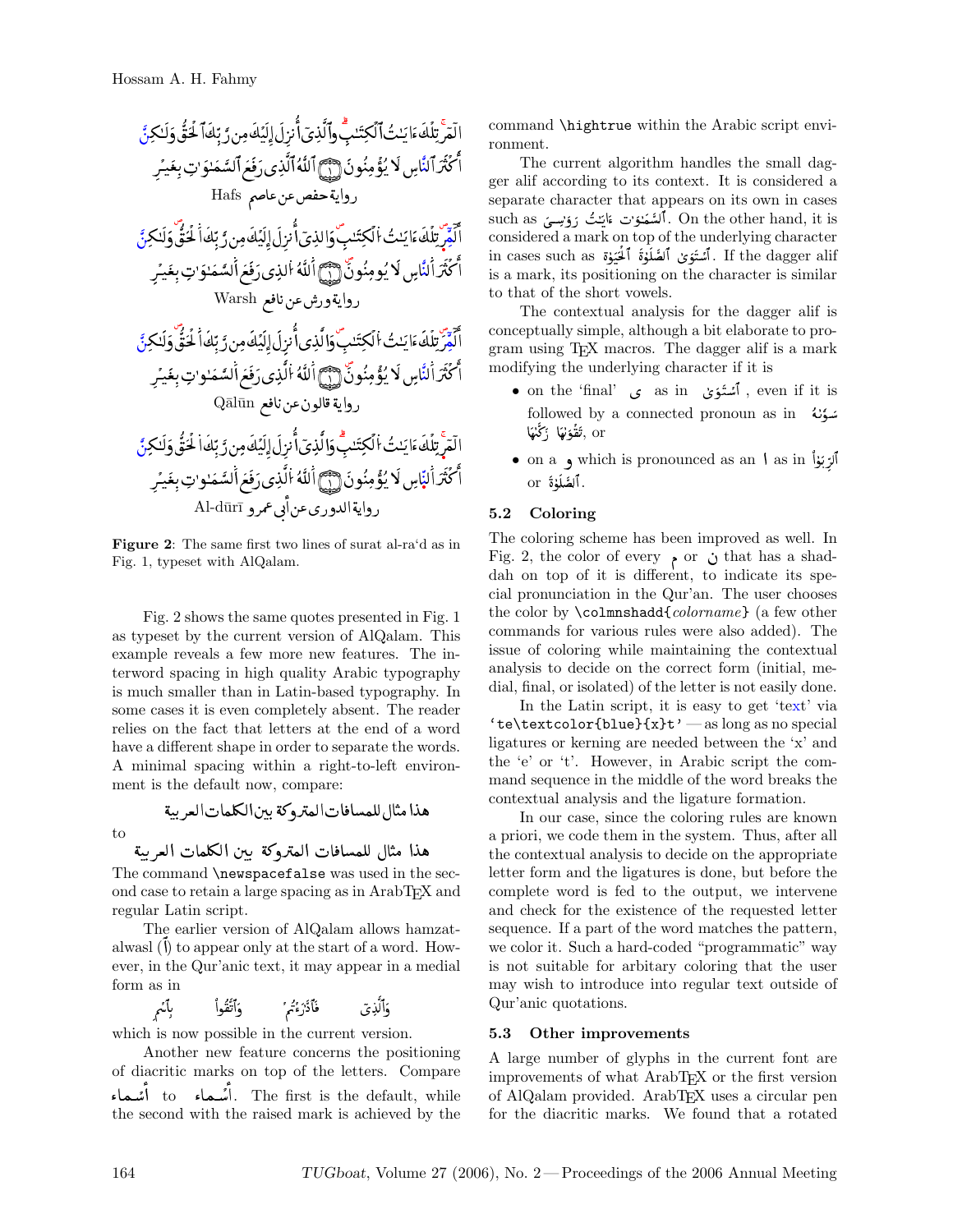

Figure 3: Effect of changing the pen and improving the shape on the "shaddah".



Figure 4: Marginal notes indicating partitions and prostrations.

square pen gives a much more satisfying output, as shown on the right side of Fig. 3.

To mimic the printed versions of the Qur'an, we define a  $\sum$  command ("sura" is a chapter of the Qur'an) that produces:

|     | - 688 D               | (@@) سُــورَةُالغاديَاتِ | المتمر فاستبدأ<br>مكيه |
|-----|-----------------------|--------------------------|------------------------|
| and | $\{ 00 \}$<br>ءَايَات | <b>(@)</b> سورةالإخلاص   | مَكِيَّة               |

when given the number of the sura (100 in the first case and 112 in the second). AlQalam provides default values for the remaining information to be displayed (number of verses and whether the sura was revealed in Makkah or Madinah) if they are not supplied by the user.

Fig. 4 shows verses with marginal notes indicating the partitioning and the location of a prostration, as is customary in printings of the Qur'an. The counter of the partition and the corresponding note are produced automatically when the user writes \* in the file. The indicator and the note for the prostration are similarly produced by  $\hat{\ }$  in the input file.

### 6 Future work

Much more work is needed on the fonts to produce new typefaces and to enhance the current one. The production of multi-letter ligatures with a layered approach where the dots, vowels, and additional marks are stacked on the basic structure is still an open issue. It might even require changes to the way T<sub>F</sub>X and METAFONT (or other font generation tools) handle ligature tables.

 $\therefore$  the case of the Arabic script, it will not be just the  $\dot{\bullet}$  of the text on the line. We hope that one of the The use of T<sub>E</sub>X macros for programming has its merits and problems as discussed earlier. We think that we have brought AlQalam quite close to the limits of such an approach. To handle line breaking and justification correctly, a much more fundamental change in T<sub>E</sub>X itself is needed. After describing the line breaking algorithm of  $T_{F}X$  [11], Plass and Knuth propose a refinement where the badness function for the lines depends on the number of varyingwidth letters in the paragraph. Neither T<sub>EX</sub> nor its descendants have implemented this refinement. In varying-width letters but also the optional ligatures that may be formed or broken to change the length current projects to extend T<sub>EX</sub> ( $\varepsilon$ -T<sub>EX</sub>,  $\Omega$ , X<sub>7</sub>T<sub>EX</sub>, Oriental T<sub>E</sub>X,  $\dots$ ) will include this change to the badness calculation. Much experimentation using several different languages will be needed to come up with the most suitable algorithm.

> Another issue that requires more work is the contextual analysis to decide on the glyphs used. This analysis is not only within a word; it must sometimes look at two consecutive words. The following example shows why such an inter-word analysis is needed. In general in Arabic, a silent 'n' sound is pronounced normally before

$$
\begin{array}{c}\n\cdot & \cdot \\
\cdot & \cdot \\
\end{array}
$$

and goes through some form of vocal assimilation into the sound of the following letter otherwise. If the silent 'n' sound is at the end of a word in the form of a tanwin (for example), and the following word starts by a letter into which the 'n' assimilates, the tanwin will be changed from  $\frac{1}{\epsilon} \sum_{n=1}^{\infty}$  to  $\frac{1}{\epsilon} \sum_{n=1}^{\infty}$  if the following letter is  $\psi$  or to  $\mathcal{L}$   $\mathcal{L}$  otherwise. The first letter of that following word gets a shaddah on it in the case of a full assimilation and does not get the shaddah for the incomplete assimilation.

For a program, these rules mean that we must do our analysis across any intervening spaces or command sequences, including counters for the verses and indicators of prostration or partitions that might come between consecutive words. The inter-word analysis is needed in many cases, not just for the 'n' sound, and it has some implications on the coloring rules as well.

As might be expected, our first attempts to achieve that endeavor using TEX macros proved to be quite laborious and are not yet fruitful. Currently, the user chooses the appropriate shape from the font manually. Once more we hope that the future T<sub>F</sub>X extensions can come to our help by providing easier means to program such an analysis.